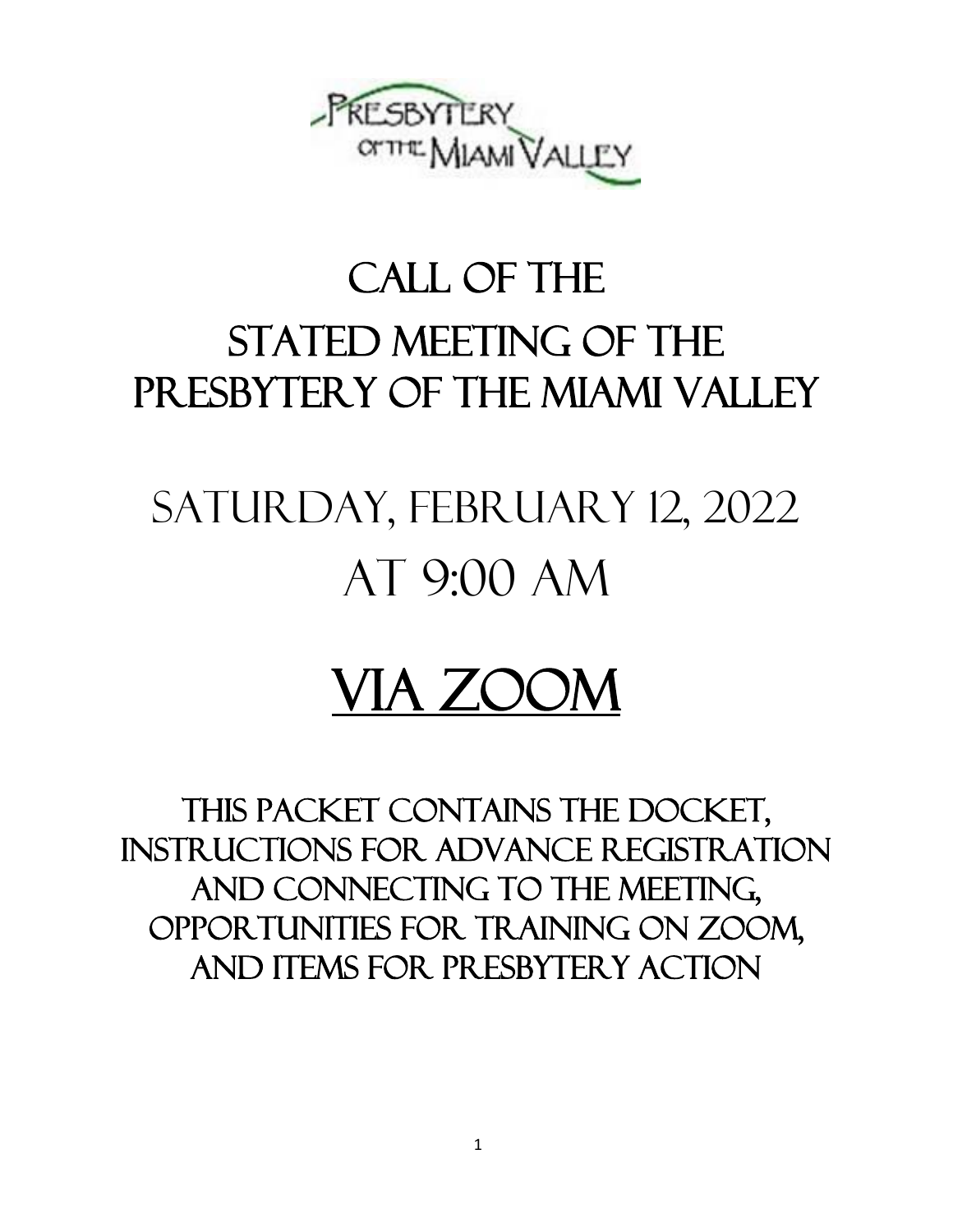## **What to expect from a Stated Presbytery Meeting on Zoom**

## **February 12, 2022**

- **NEW: ZOOM REGISTRATION:** All minister members of presbytery, ruling elder commissioners appointed by their church sessions, and ruling elder members of presbytery are entitled to speak and vote and should participate through Zoom. All Zoom participants must register in advance, by 12:00 noon on Friday, February 11. **This is an absolute deadline and no one may register after that time. You register by using this link from the website** [https://miamipresbytery.org/presbytery-meeting-registration.](https://miamipresbytery.org/presbytery-meeting-registration) **Please note:** at the bottom of the form you are asked if you are requesting to be excused. *Please check Yes or No.*
- **You can also go to the website to register:** [Home | Presbytery of Miami Valley](https://miamipresbytery.org/)  [Ohio \(miamipresbytery.org\)](https://miamipresbytery.org/)and click on the documents tab. The registration form is the first document listed.
- **NEW: The Presbytery Meeting Papers** (Advance and Supplemental Packet) is also in the documents tab. The documents will be added individually rather than as one large pdf document so you can select what to print. (These will be found third down in the documents tab.)
- If you cannot find the link, please email Stated Clerk Lynn Bova at [statedclerk@miamipresbytery.org](mailto:statedclerk@miamipresbytery.org) or call the office at 937-258-8118.
- **ZOOM LINK**: After pre-registering, you will receive by email the Zoom link for the stated meeting on February 11 after registration has closed.
- **LIVESTREAM**: Others wishing to observe the meeting are welcome to watch on the livestream at:

[https://www.youtube.com/channel/UCfjicUX\\_TTop6BbojbVZPug.](https://www.youtube.com/channel/UCfjicUX_TTop6BbojbVZPug)

- **ZOOM MEETING PROTOCOLS** see meeting papers (ZP-2)
- **MEETING PACKET INFORMATION** is here: [Presbytery of the Miami Valley](https://miamipresbytery.org/presbytery-of-the-miami-valley-documents/#packets)  [Documents | Presbytery of Miami Valley Ohio \(miamipresbytery.org\)](https://miamipresbytery.org/presbytery-of-the-miami-valley-documents/#packets)
- **MEETING DAY**:
	- On February 12, you can click on the Zoom link you've received starting at 8:45 am to enter the meeting (which formally begins at 9:00 am). You should turn on your video and you will be unmuted until the meeting begins to let you chat with colleagues and welcome newcomers to the meeting. When the meeting begins, you will be muted until it is time for you to speak, to avoid distracting noises. See Zoom Protocols for more information.
	- The meeting will be recorded and livestreamed. Your registration means you agree with that.

**Questions**? Contact Lynn Bova (statedclerk@miamipresbytery.org) for more information.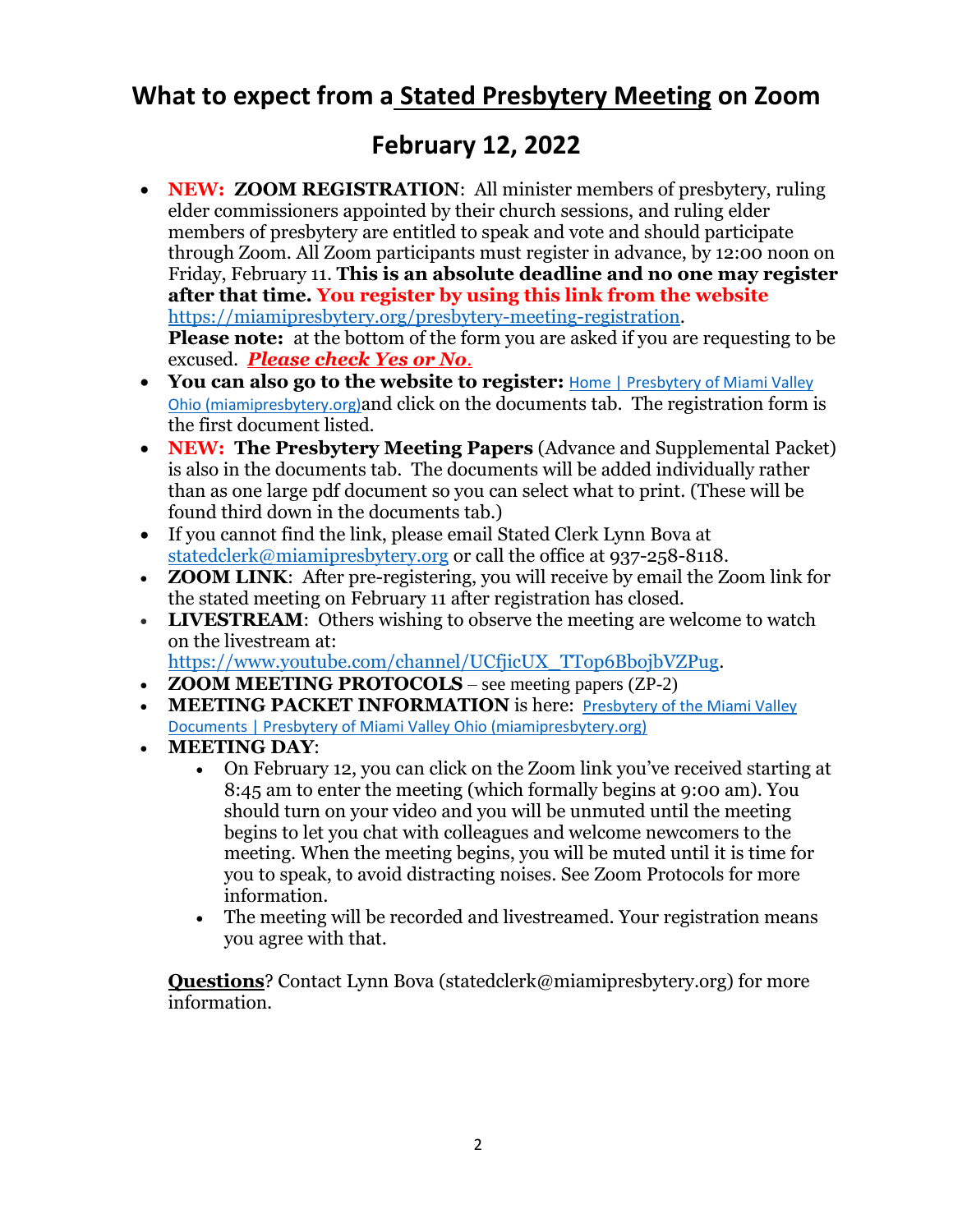### **PRESBYTERY OF THE MIAMI VALLEY STATED MEETING, SATURDAY, FEBRUARY 12, 2022 9:00 AM**

# **VIA ZOOM**

### **ORDER OF DOCKET**

**Advance registration for all voting presbyters MUST be completed by no later than 12:00 noon on Friday, February 11, 2022. NOTE: No late registrations will be allowed.**

**On February 12, authorized participants who have received the Zoom meeting instructions may log in and will be admitted to the Zoom meeting. See more details about registration, and how nonvoting visitors may watch a livestream of the meeting on page 2 of this packet. The updated and annotated docket with page numbers, and additional materials, will appear in the Meeting Papers, to be issued by Thursday, February 10. It will be available on the website.**

### *PREPARE*

#### **Remember that we will be celebrating Communion during worship. Please prepare your bread and cup prior to the meeting.**

NOTE: MWS = Minister of Word and Sacrament RE = Ruling Elder

**9:00 am Convening Prayer & Welcome** MWS Ben Beres, Moderator + **Welcome** to any first-time commissioners with us today.

#### **Report of the Stated Clerk** MWS Lynn Bova

**Zoom Orientation**: Protocols (ZP-1)

**Declaration of Quorum** and Formation of the Roll

(Today's meeting roll will be formed by advance registration of presbyters and confirmation of those registered being present electronically, accomplished by observation of their faces and names on Zoom and the participants list.)

**ON MOTION:** Adoption of the Docket (A-1)

**ON MOTION**: to Seat Corresponding Member, MWS Luke Choi, Board of Pensions, and Approve Excused Minister Members

#### **Other Items for Action or Information**

- **+ Approval of the Minutes** (A-3 & A-4) **and any other action items:** see the consent agenda. (A-2)
- **+ Correspondence** PILP grant and loan information
- **+ Realm Office –** Church Data Form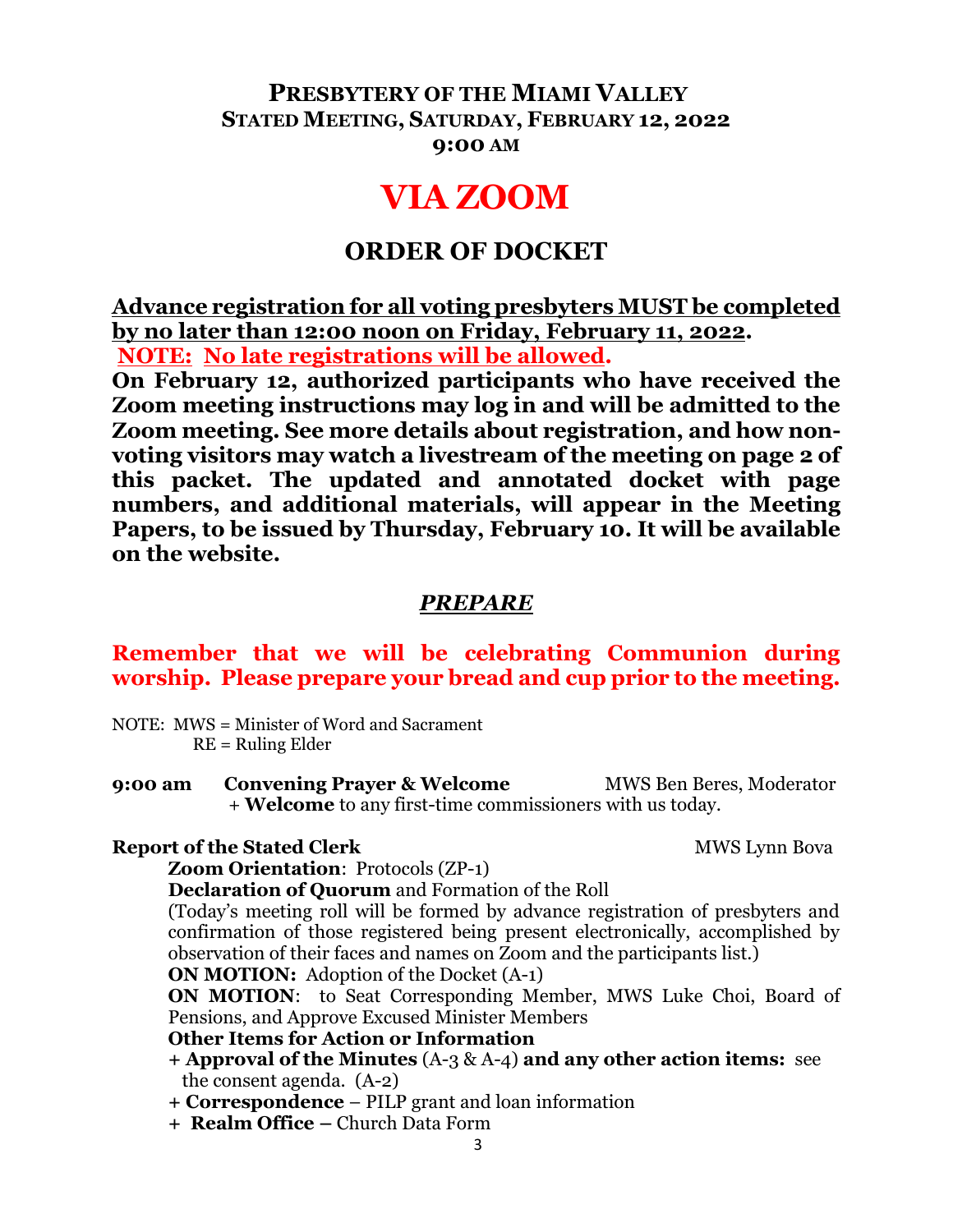- **+ Synod Minute Review** of the 2020 Presbytery Minutes is in process.
- **+ Minute** Review for 2020 and 2021 minutes for churches is in process and will be reported more fully in May. I have received the minute reports from the following churches:

Fairmont – 2020 and 2021 – no exceptions Corinth – 2019, 2020, 2021 – no exceptions Belle Center – 2020 – no exceptions Bellefontaine  $-2020$  – no exceptions

#### **+ GA Updates**

#### + **Upcoming 2021-22 Presbytery Meeting Dates**

 Currently planned locations, pending confirmation due to COVID-19 restrictions and presbytery and church policies in place at those times:

Tuesday, May 10, 2022, 3:00 p.m., Springboro: Covenant Tuesday, September 13, 2022, 3:00 p.m., at Farmersville: Slifers Saturday, November 12, 2022, 9:00 a.m., TBA Saturday, February 11, 2023, 9:00 a.m., TBA Tuesday, May 9, 2023, 3:00 p.m., TBA Tuesday, September 12, 2023, 3:00 p.m., TBA Saturday, November 14, 2023, 9:00 a.m., TBA

 We are grateful to these churches for agreeing to host. Churches interested in hosting stated presbytery meetings in future years are encouraged to contact the Stated Clerk.

#### **+Membership and Minister Changes** since the November 2021 stated presbytery meeting:

a. Gains: Shelley Wiley (by transfer from Scioto Valley) Cynthia Holder Rich (by transfer from Scioto Valley)

b. Losses: Ronald Creager (to the Lord's Tender Care)

c. In transition: Donald Sherman (HR from Peace River)

**Leadership Council RE Alice McCollum, Chair** 

**ON MOTION:** Adoption of the Consent Agenda (A-2)

#### *EQUIP*

**Presbytery Covenant** - We read together a part of the Mission Statement. (A-5)

#### **Hospitality Report MWS Steve Merrin**

+ Recognition of First United Presbyterian Church of Bellefontaine

+ Land Acknowledgement

+ Today's Offering is for a hunger ministry of your choice, **or** you can elect to support the ministry selected by First United Presbyterian Bellefontaine. They have had a long history of support and partnership with Our Daily Bread, a ministry of First Lutheran Church, in Bellefontaine. You can donate online at: <http://www.flcbellefontaine.org/local.html>

*Providing for Hunger Ministries supports our involvement as a Matthew 25 Presbytery.*

#### **Virtual Passing of the Peace**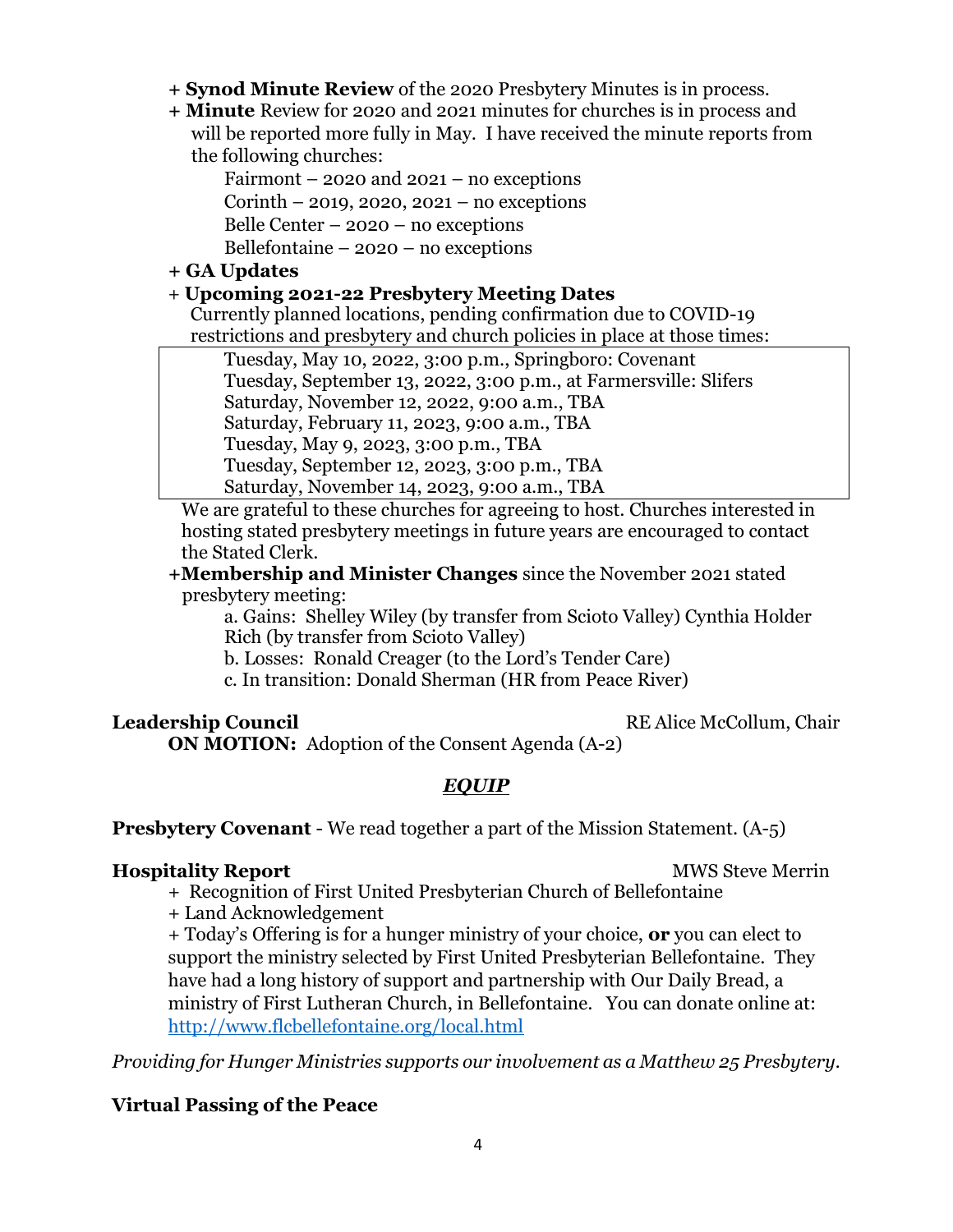**ON MOTION:** to approve the minutes and final report (A-6) and dismiss, with gratitude, the Administrative Commission for the Dayton, Memorial Presbyterian Church.

**Consideration of Action Items**, if any, pulled from the Consent Agenda.

#### **Announcements:**

 Please like our Facebook Page and sign up for Constant Contact on the Presbytery's website. You can find links to these on the Presbytery website.

**Nominations Committee** (A-9) MWS Marcy Bain, Committee Member

**Board of Pensions Presentation** MWS Luke Choi

#### *NURTURE*

**Committee on Ministry RE John Mauntler, Co-Chair** 

#### + **Recognition of New Pastors in our Midst, Memorials and Legacies**

**New Pastors:** Shelley Wiley (MaL), Cynthia Holder-Rich (Corinth), Don Sherman (HR)

#### **Memorial**:

MW Ronald Creager (A-10)

**Remembrance** of Memorial Presbyterian Church (A-10)

 MWS Amy Duiker **Remembrance** of Hamilton: Westwood Presbyterian Church (A-10) RE Janice Kronour

*O Blest Communion, Fellowship Divine We feebly struggle, while they in glory shine, Yet all are one in thee, for all are thine Alleluia, Alleluia!*

**We Worship Together—**(*Please have your elements prepared prior to the meeting*)

#### **Call to Worship**

One: There was more than one power at work, my brother.

**Leadership Council Cont. RE** Alice McCollum, Chair

**Interim Synod Executive's Report MWS Chip Hardwick** 

**Executive Presbyter's Report** MWS Terry Kukuk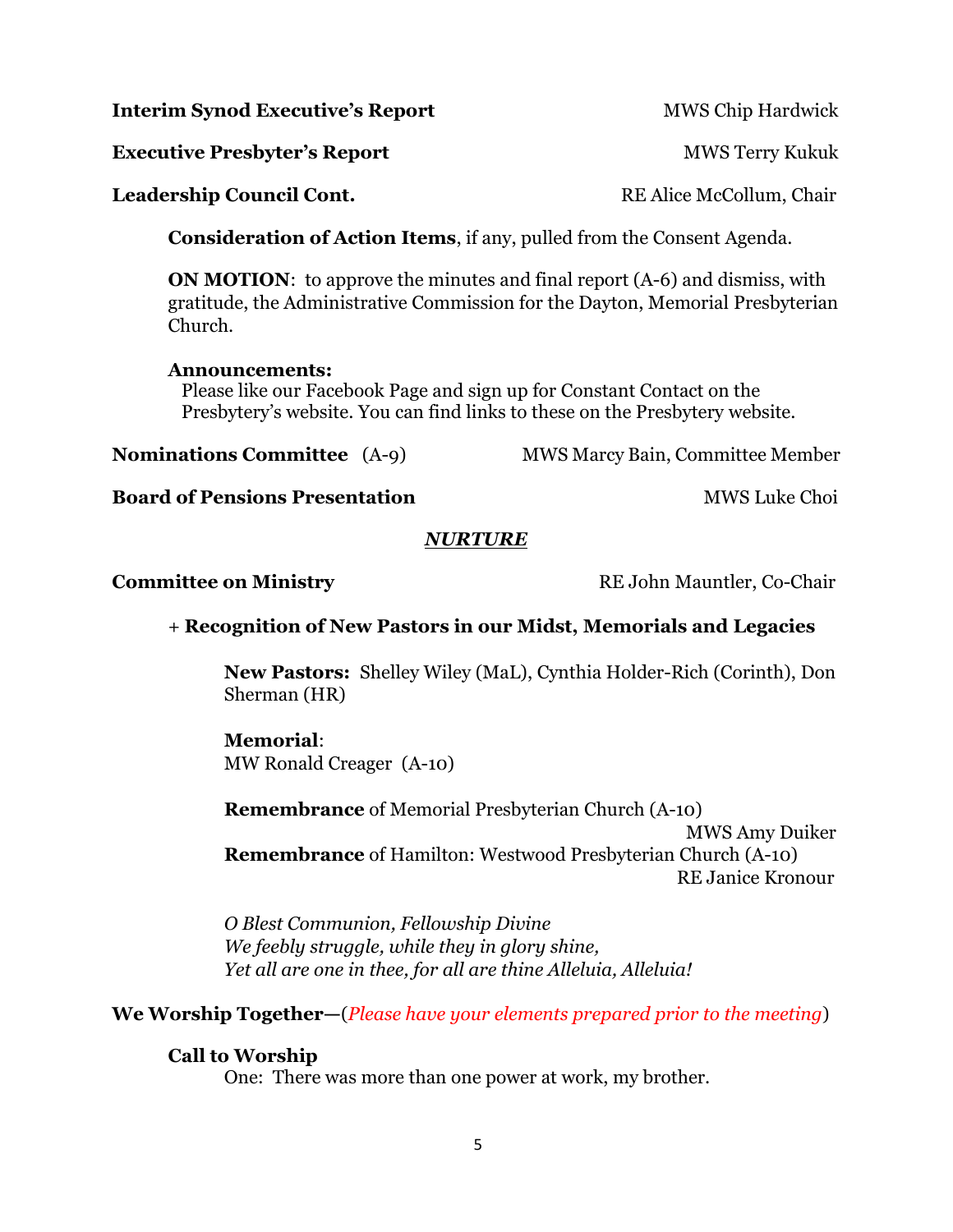#### **Many: There's some hint of glory in this world, sister, and it's worth fighting for.**

One: All we have to decide is what to do with the time that is given to us. **Many: There are other forces at work in this world, besides the will of evil. And that is an encouraging thought.**

One: It is our fight. It will not end here. Will we hide within our walls, live our lives away from the light and let darkness descend?

**Many: Are we are not part of this world? Tell me, friend, when did we let evil become stronger than us?**

One: In joy, our fellowship grows roots too deep for the frost to touch. **Many: Indeed, in nothing is the power of the Evil One more clearly shown than in the estrangement that divides all those who still oppose him.**

#### **Prayer of Confession**

**The road of redemption must be trod, but it will be very hard. And neither strength nor wisdom will carry us far upon it. This quest may be attempted by the weak with as much hope as the strong. It is not our part here to take thought only for a season, or for a few lives of Men, or for a passing age of the world. We should seek a final end of our sin and these present injustices, even if we do not hope to make one. So in humility, we confess our sin in the company of sinners, that we may open our eyes in fellowship of the forgiven.**

#### **Assurance of Pardon**

Why do you fear the past? You are the Second Adam's co-heir, not Adam himself. You are not bound to his fate! All that is gold does not glitter. Not all those who wander are lost; The old that is strong does not wither. Deep roots are not reached by the frost. In the mighty power of Jesus Christ, you are forgiven.

#### **Assurance Response:**

**Amen and amen. A day may come when courage fails, when we forsake our friends and break all bonds of fellowship, but it is not this day. The Lord has us well in hand. From the ashes a fire shall be woken. A light from the shadows shall spring; renewed shall be word that was broken. All people shall acclaim our King.**

| <b>Scripture</b> | Jonah 3:1-5, 10                                 |
|------------------|-------------------------------------------------|
| <b>Message</b>   | <b>Will the Real Ninevites Please Stand Up?</b> |